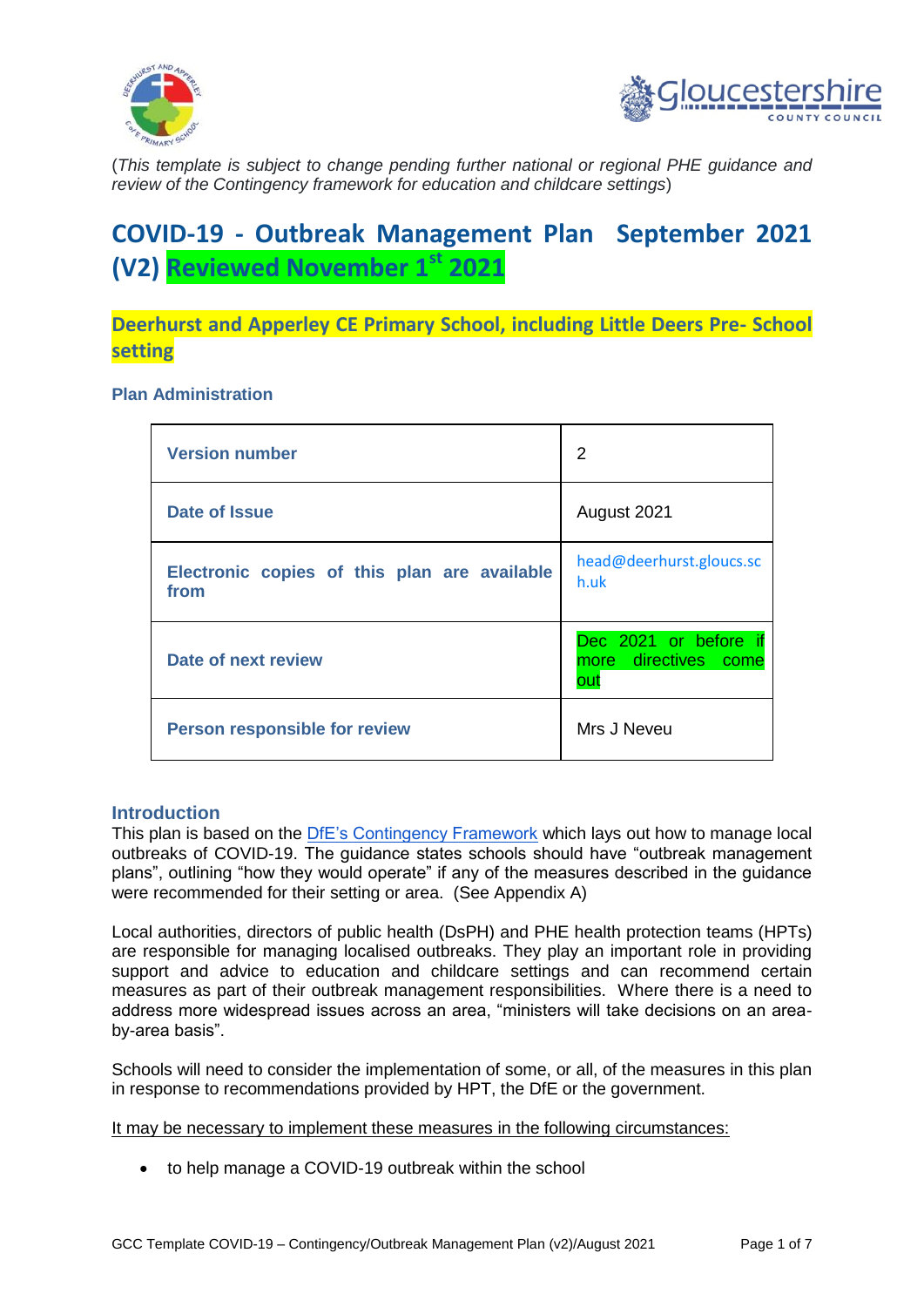

- as part of a package of measures responding to a 'Variant of Concern' (VoC) or to extremely high prevalence of COVID-19 in the community
- to prevent unsustainable pressure on the NHS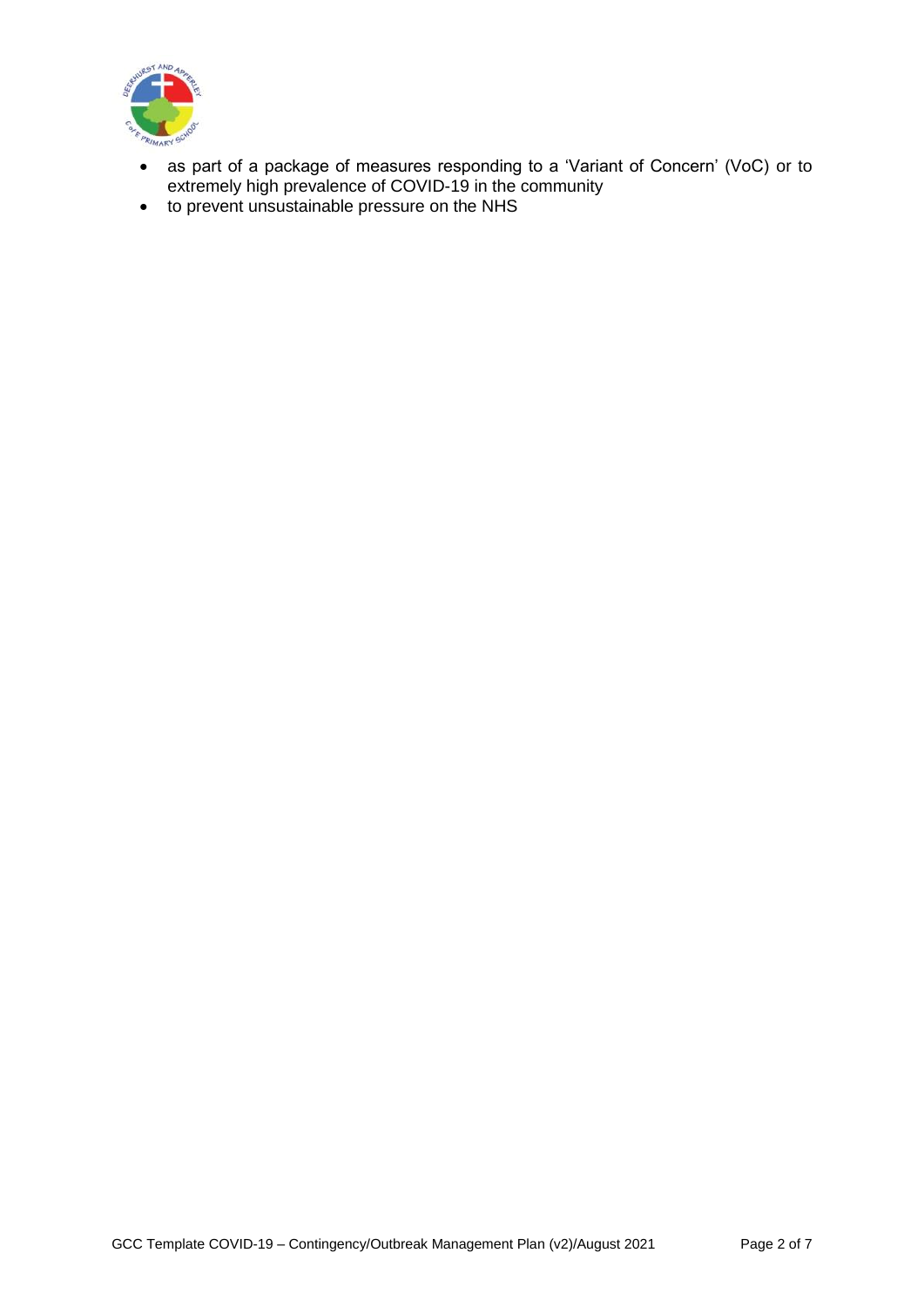

#### **Roles and responsibilities**

Responsible in school for notifying local HPT of a COVID-19 outbreak will be the following people

Mrs J Neveu 01452 780374 [head@deerhurst.gloucs.sch.uk](mailto:head@deerhurst.gloucs.sch.uk)

Further contacts if HT is not available:

Mrs E Perry 01452 780374 [eperry@deerhurst.gloucs.sch.uk](mailto:eperry@deerhurst.gloucs.sch.uk) Mrs J Oldroyd 01452 780 374 [joldroyd@deerhurst.gloucs.sch.uk](mailto:joldroyd@deerhurst.gloucs.sch.uk)

## **What do I do if....?**

Schools should refer to the GCC Covid-19 response checklist 2021/22 and (latest version) of PHE SW Schools Flowchart before contacting the CovidSchoolEnquiries advice line or local HPT.

| a pupil/staff has symptoms<br>at school                                           | Symptomatic person needs to be isolated immediately<br>Book a PCR test at a testing site within 48 hours. Only the person<br>with symptoms needs a test. Continue to isolate whilst waiting for the<br>results.<br>Enhanced cleaning carried out                                                                                                                                                                                                                                                                                                                                                                                                                  |
|-----------------------------------------------------------------------------------|-------------------------------------------------------------------------------------------------------------------------------------------------------------------------------------------------------------------------------------------------------------------------------------------------------------------------------------------------------------------------------------------------------------------------------------------------------------------------------------------------------------------------------------------------------------------------------------------------------------------------------------------------------------------|
| a pupil/staff with symptoms<br>tests positive                                     | Continue to isolate for 10 days. Isolation should start from the date of<br>positive test or onset of symptoms.<br>Pupil/staff to liaise with NHS test and trace for close contact purpose<br>and inform school of positive result<br>Consider whether and how to communicate information on positive<br>cases to parents and the school community, this could be through a<br>'warn and inform' letter.<br>Enhanced cleaning to be carried out<br>Record details of the positive case using the Educational Settings<br><b>Cases Template</b><br>Schools to identify any close contact co-workers and report these to<br>the self-isolation hub (020 3743 6715). |
| a pupil/staff with symptoms<br>tests negative                                     | Inform https://www.gov.uk/report-covid19-result and school of<br>negative result<br>Return to school/work when better                                                                                                                                                                                                                                                                                                                                                                                                                                                                                                                                             |
| a parent reports their child<br>has symptoms and is staying<br>home               | Record child's absence as Covid using DfE attendance code X02 or<br>X01 if child is non-compulsory school age.<br>Keep in contact with family for update.<br>Refer to school attendance policy procedures for any concerns about<br>persistent absenteeism                                                                                                                                                                                                                                                                                                                                                                                                        |
| a pupil with no symptoms<br>tests positive                                        | Continue to isolate for 10 days.<br>Isolation should start from the date of positive test.<br>Pupil/staff to liaise with NHS test and trace for close contact purpose<br>and inform school of positive result<br>Consider whether and how to communicate information on positive<br>cases to parents and the school community, this could be through a<br>'warn and inform' letter.<br>Enhanced cleaning carried out<br>Record details of the positive case using the Educational Settings<br><b>Cases Template</b><br>Schools to identify any close contact co-workers and report these to<br>the self-isolation hub (020 3743 6715).                            |
| a pupil with symptoms or<br>who should be self-isolating<br>still comes to school | The Headteacher should refuse the pupil if, in their reasonable<br>judgement, it is necessary to protect other pupils and staff from<br>possible infection with COVID-19                                                                                                                                                                                                                                                                                                                                                                                                                                                                                          |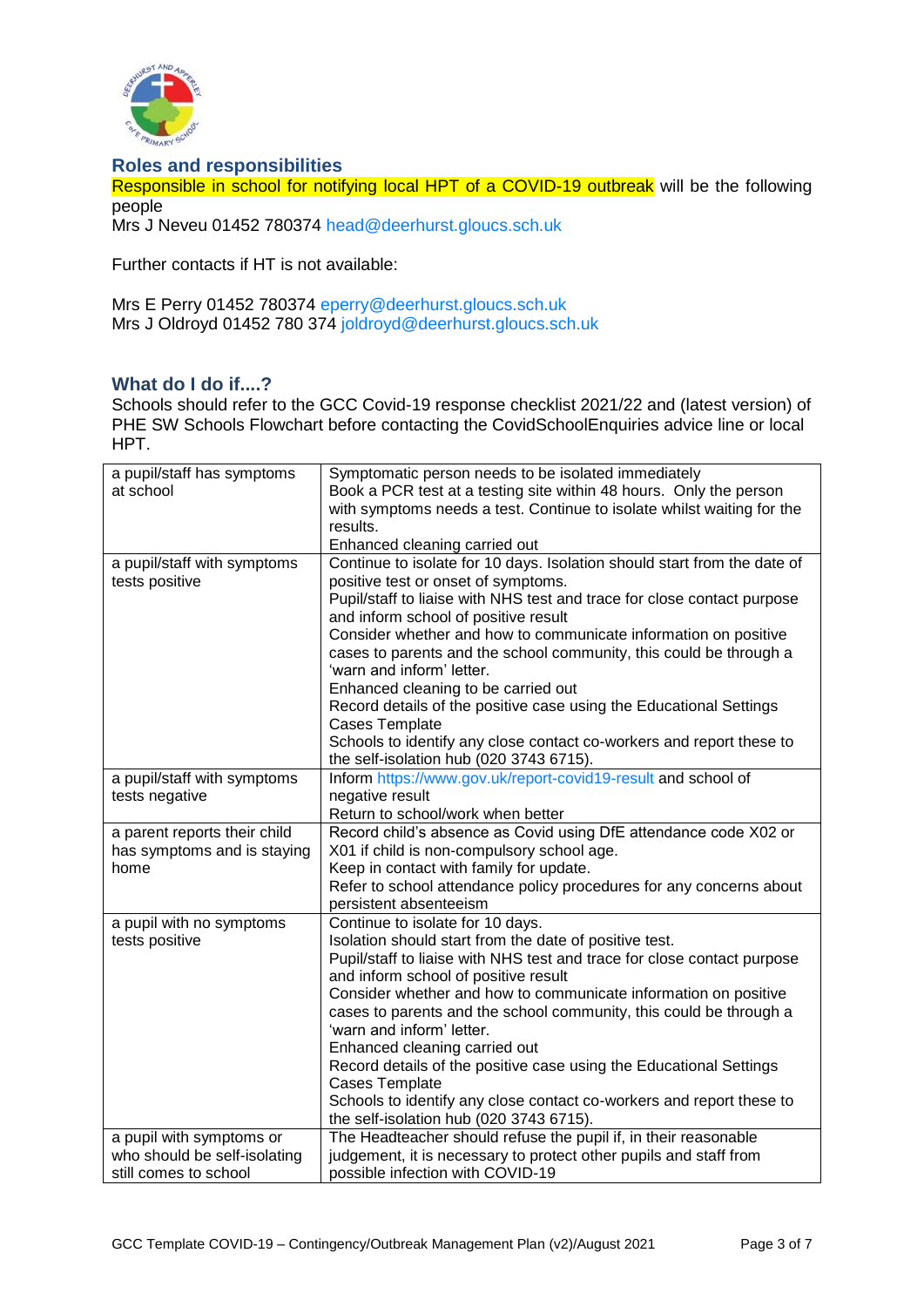

|                                                                            | School to liaise with home                                                                                                                                                                                                                                                                                                                                       |
|----------------------------------------------------------------------------|------------------------------------------------------------------------------------------------------------------------------------------------------------------------------------------------------------------------------------------------------------------------------------------------------------------------------------------------------------------|
| someone in a pupil's/staff<br>household has symptoms or<br>tests positive  | Fully vaccinated or aged under 18 years and 6 months are not legally<br>required to self-isolate if household contact has tested positive for<br>COVID-19<br>If well and not showing any symptoms should attend school                                                                                                                                           |
| a close contact of a<br>confirmed case then has<br>symptoms/tests positive | Symptomatic person needs to isolate immediately and book a PCR<br>test at a testing site within 48 hours.<br>Continue to isolate whilst waiting for your results.<br>For a positive result the individual will need to follow PHE guidance<br>and continue isolation period.<br>Inform https://www.gov.uk/report-covid19-result and school of positive<br>result |
| the outbreak threshold is<br>reached                                       | Establish if close mixing has taken place (i.e. form group, class,<br>subject group, friendship group mixing at break times, sports team,<br>afterschool club/activity group)<br>Refer to school's outbreak management plan<br>Contact DfE helpline and local HPT                                                                                                |

## **When and how to seek public health advice**

For most education and childcare settings, whichever of these thresholds is reached first:

- 5 children, pupils, students or staff, who are likely to have mixed closely, test positive for COVID-19 within a 10-day period; or
- 10% of children, pupils, students or staff who are likely to have mixed closely test positive for COVID-19 within a 10-day period
- There are any admissions to hospital for COVID-19
- You are having problems implementing the control measures.
- You have applied the control measures and are still seeing a significant rise in cases.

For special schools, residential settings, and settings that operate with 20 or fewer children, pupils, students and staff at any one time:

 2 children, pupils, students and staff, who are likely to have mixed closely, test positive for COVID-19 within a 10-day period

If and when outbreaks occur, providers should work with the local HPT to identify any additional measures to put in place by contacting [Healthprotection@gloucestershire.gov.uk](mailto:Healthprotection@gloucestershire.gov.uk)

All settings should seek public health advice if a pupil, student, child or staff member is admitted to hospital with COVID-19. They can do this by phoning the DfE helpline (0800 046 8687, option 1), or in line with other local arrangements. Hospitalisation could indicate increased severity of illness or a new variant of concern. Settings may be offered public health support in managing risk assessments and communicating with staff and parents.

#### **Actions to consider once a threshold is reached**

Review and reinforce the testing, hygiene and ventilation measures already in place.

**Consider** 

- whether any activities could take place outdoors, including exercise, assemblies, or classes
- ways to improve ventilation indoors, where this would not significantly impact thermal comfort
- one-off enhanced cleaning focussing on touch points and any shared equipment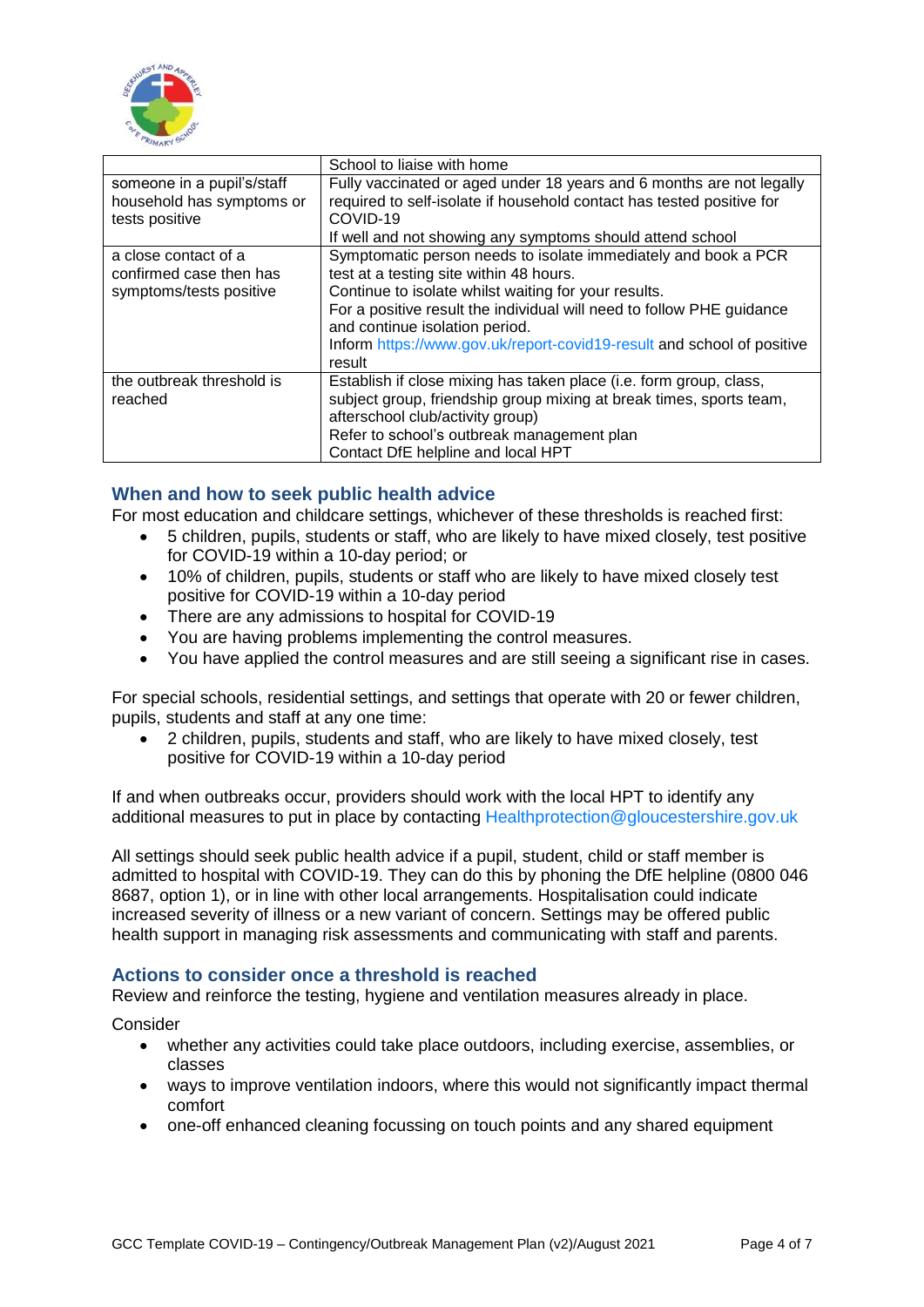

If and when outbreaks occur, providers should work with the local HPT to identify any additional control measures to put in place by contacting [Healthprotection@gloucestershire.gov.uk](mailto:Healthprotection@gloucestershire.gov.uk)

Settings may wish to seek additional public health advice if they are concerned about transmission in the setting, either by phoning the DfE helpline (0800 046 8687, option 1) or in line with other local arrangements.

The [COVIDSchoolenquiries@gloucestershire.gov.uk](mailto:COVIDSchoolenquiries@gloucestershire.gov.uk) email is available for providing Covid support and advice relating to educational matters. If your enquiry is to solely report and notify of an outbreak please contact [Healthprotection@gloucestershire.gov.uk](mailto:Healthprotection@gloucestershire.gov.uk)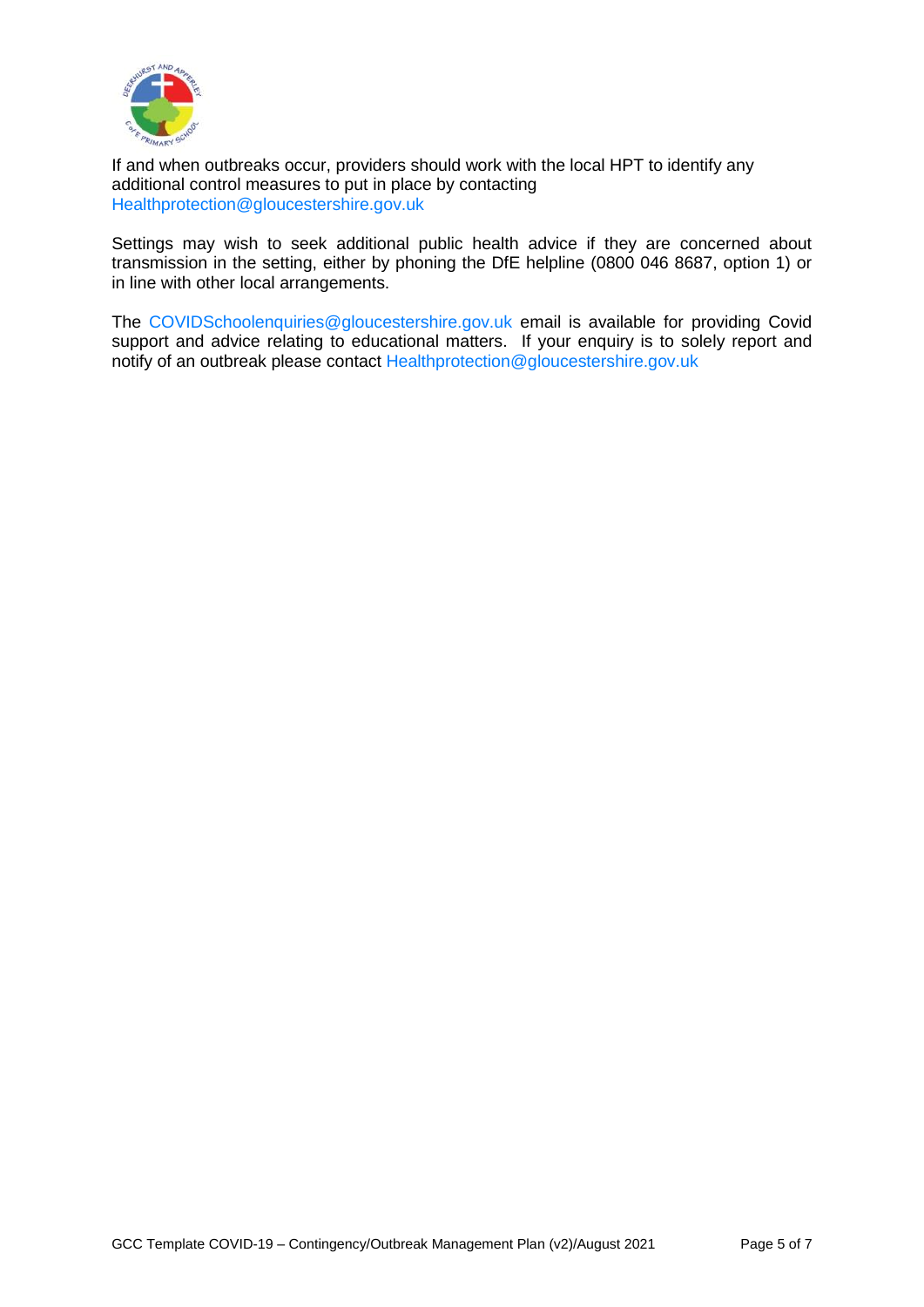

## **APPENDIX A**

# **Additional control measures**

Details on the types of control measures schools might be asked to put in place by their local HPT to manage an outbreak may include:

| <b>Additional</b>                                    | Primary, Secondary, Special and other FE settings                                                                                                                                                |
|------------------------------------------------------|--------------------------------------------------------------------------------------------------------------------------------------------------------------------------------------------------|
| <b>Control Measure</b>                               |                                                                                                                                                                                                  |
| Review and<br>reinforce existing<br>control measures | The school will continue to review and reinforce testing, hygiene, ventilation and follow PHE advice on self-isolation and managing confirmed<br>cases of COVID-19.                              |
|                                                      | Checklist                                                                                                                                                                                        |
|                                                      | The school will ensure:-                                                                                                                                                                         |
|                                                      | it has sufficient supplies for on-site ATS and LFD home test kits, PPE, face coverings, cleaning materials and hand washing/sanitising liquids<br>that meet DfE/PHE requirements;                |
|                                                      | an enhanced cleaning schedule is in place which includes frequent cleaning of rooms, shared areas and equipment that are used by different<br>groups and frequently touched surfaces;            |
|                                                      | verbal reminders are given about frequent hand washing and posters are displayed to promote Covid-19 hygiene awareness;<br>$\bullet$                                                             |
|                                                      | suitable and sufficient bins are provided to support pupils/students and staff to follow the 'catch it, bin it, kill it' approach;                                                               |
|                                                      | sufficient tissues are in all rooms;<br>$\bullet$                                                                                                                                                |
|                                                      | occupied spaces are kept well ventilated i.e. windows, doors and roof vents opened to increase air flow, rooms purged after use;<br>$\bullet$                                                    |
|                                                      | any individual who becomes unwell with COVID-19 symptoms will be isolated, sent home and provided with information on what to do next;<br>confirmed cases are managed by following PHE guidance; |
|                                                      | all visitors and key contractors are aware of the school's control measures and ways of working.                                                                                                 |
|                                                      | We will consider:                                                                                                                                                                                |
|                                                      | whether any activities could take place outdoors, including exercise, assemblies, or classes;<br>$\bullet$                                                                                       |
|                                                      | ways to improve ventilation indoors, where this would not significantly impact thermal comfort;                                                                                                  |
|                                                      | installing CO2 monitors to identify where air ventilation needs to be improved.                                                                                                                  |
| Testing at home                                      | All staff and students (secondary only) will be reminded to undertake twice weekly testing. This will be done by insert here (staff meetings, text                                               |
|                                                      | or emails)                                                                                                                                                                                       |
|                                                      | We will ensure:                                                                                                                                                                                  |
|                                                      | the school has sufficient stock of LFD test kits for distribution to staff and students;<br>$\bullet$                                                                                            |
|                                                      | if a staff member/student has a positive LFD result then they will be encouraged to take a free PCR test within 48 hours;                                                                        |
|                                                      | if a staff member/student has a positive PCR test then they must self isolate, liaise with NHS test and trace to identify close contacts, inform<br>school of result and follow PHE guidance;    |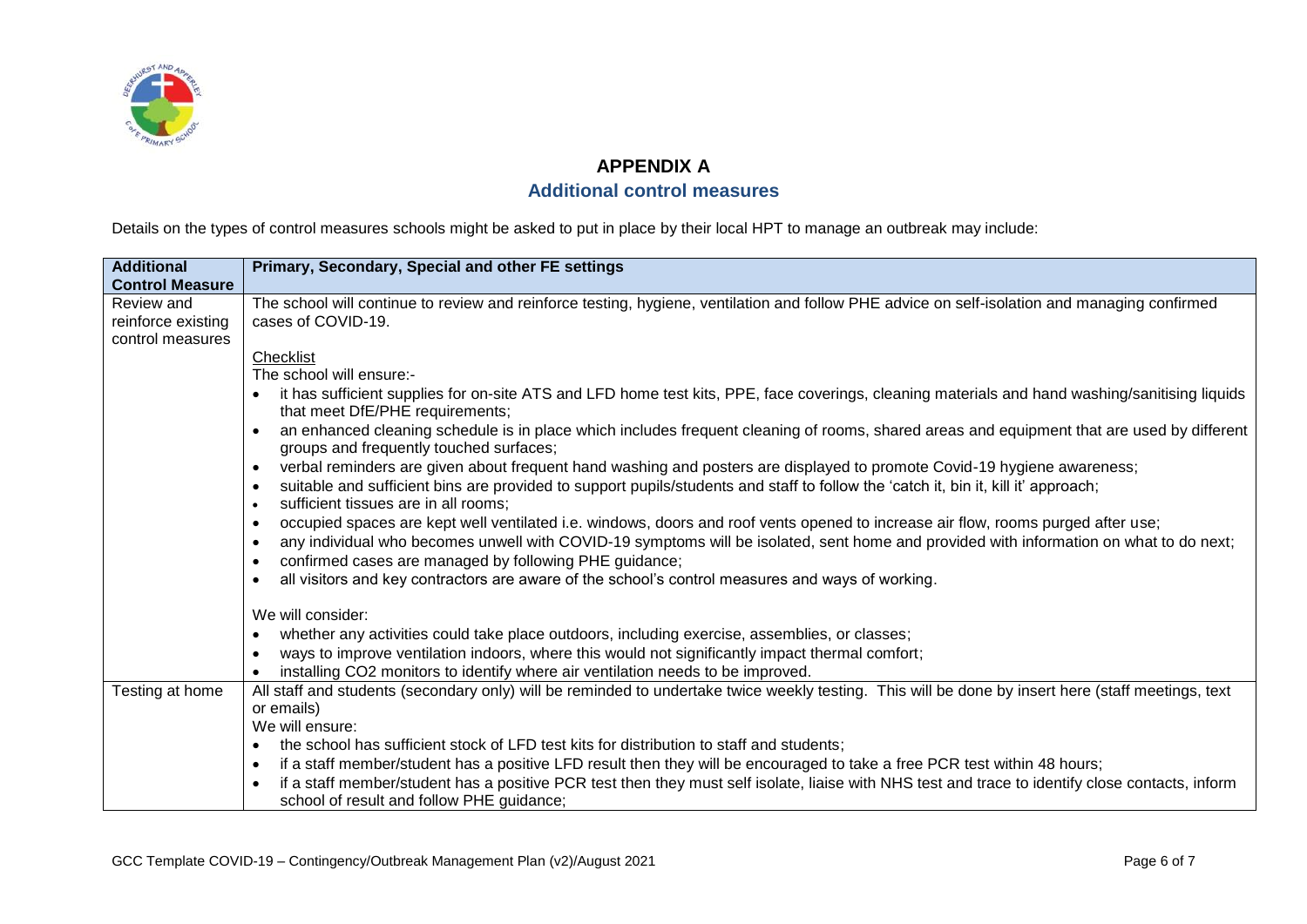

|                    | if a staff member/student has a negative PCR test they should attend school as normal, as long as the individual doesn't have COVID-19<br>symptoms.                                                                                                                                                                                                                                                                                 |
|--------------------|-------------------------------------------------------------------------------------------------------------------------------------------------------------------------------------------------------------------------------------------------------------------------------------------------------------------------------------------------------------------------------------------------------------------------------------|
|                    | Individuals are not required to self-isolate if they live in the same household as someone with COVID-19, or are a close contact of someone with<br>COVID-19, and any of the following apply:<br>❖ they are fully vaccinated<br>they are below the age of 18 years and 6 months<br>they have taken part in or are currently part of an approved COVID-19 vaccine trial<br>❖ they are not able to get vaccinated for medical reasons |
|                    | Instead, they will be contacted by NHS Test and Trace, informed they have been in close contact with a positive case and advised to take a PCR<br>test.                                                                                                                                                                                                                                                                             |
| Face coverings     | If recommended pupils, students, staff and visitors (unless exempt) will be directed to temporarily wear face coverings in school for two weeks in<br>the first instance, pending regular review:                                                                                                                                                                                                                                   |
|                    | when moving around indoor communal places where social distancing is difficult to maintain e.g. corridors, classrooms, dining areas; public<br>transport and dedicated transport to schools                                                                                                                                                                                                                                         |
|                    | check recommended timeframe with HPT i.e. two weeks in the first instance, pending regular review;<br>$\bullet$                                                                                                                                                                                                                                                                                                                     |
| Shielding          | Shielding can only be reintroduced by national government.<br>If recommended schools should:                                                                                                                                                                                                                                                                                                                                        |
|                    | identify staff on the shielded patient list (SPL)<br>$\bullet$                                                                                                                                                                                                                                                                                                                                                                      |
|                    | carry out an individual risk assessment;<br>$\bullet$                                                                                                                                                                                                                                                                                                                                                                               |
|                    | speak to individuals required to shield about additional protective measures in school;                                                                                                                                                                                                                                                                                                                                             |
|                    | consider arrangements for home working or learning;                                                                                                                                                                                                                                                                                                                                                                                 |
|                    | refer to employer guidance on clinically extremely vulnerable persons.                                                                                                                                                                                                                                                                                                                                                              |
| <b>Bubbles</b>     | It may become necessary to reintroduce bubbles and social distancing for a temporary period to reduce mixing between groups and the<br>$\bullet$<br>decision will need to take account of detrimental impact on delivery of education.                                                                                                                                                                                              |
| Residential        | visit leaders will consider carefully if the educational visit is still appropriate and safe;<br>$\bullet$                                                                                                                                                                                                                                                                                                                          |
| educational visits | only pupils/students who are attending the school will go on an educational visit;<br>$\bullet$                                                                                                                                                                                                                                                                                                                                     |
|                    | schools will consult the health and safety guidance on educational visits when considering visits.                                                                                                                                                                                                                                                                                                                                  |
|                    | https://www.e-visit.co.uk/Gloucestershire/eVisit/Login                                                                                                                                                                                                                                                                                                                                                                              |
| Other measures     | If recommended, the school will limit:                                                                                                                                                                                                                                                                                                                                                                                              |
|                    | residential educational visits;                                                                                                                                                                                                                                                                                                                                                                                                     |
|                    | open days;<br>$\bullet$                                                                                                                                                                                                                                                                                                                                                                                                             |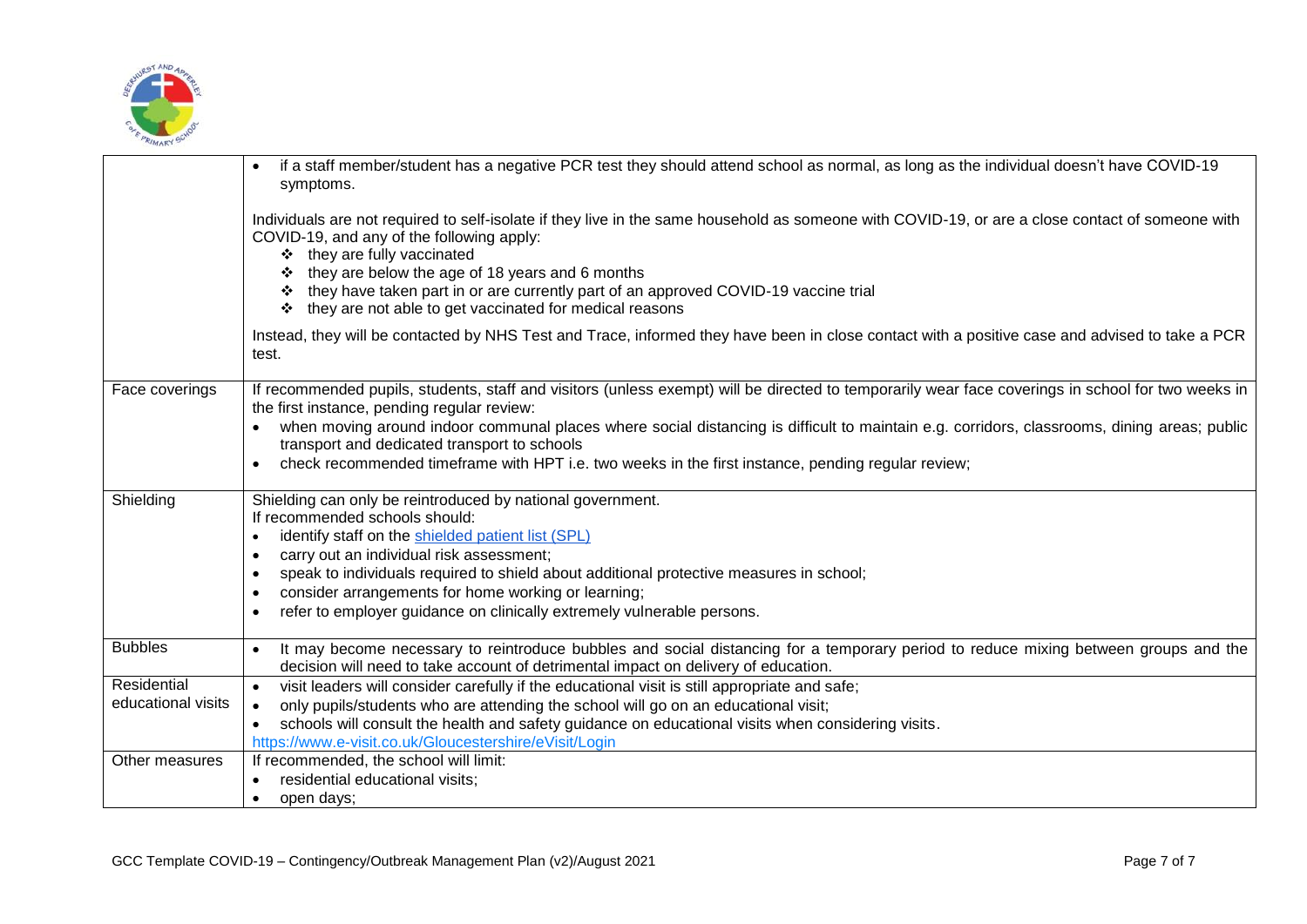

|                                 | transition or taster days;<br>$\bullet$                                                                                                                                                                                                                                                                |
|---------------------------------|--------------------------------------------------------------------------------------------------------------------------------------------------------------------------------------------------------------------------------------------------------------------------------------------------------|
|                                 | parents coming into school;<br>$\bullet$                                                                                                                                                                                                                                                               |
|                                 | live performances in school.<br>$\bullet$                                                                                                                                                                                                                                                              |
|                                 |                                                                                                                                                                                                                                                                                                        |
| Attendance                      | If advised to temporarily limit attendance the school will stay open for:                                                                                                                                                                                                                              |
| restrictions                    | vulnerable pupils and young people;                                                                                                                                                                                                                                                                    |
|                                 | children of critical workers;                                                                                                                                                                                                                                                                          |
|                                 | Reception, Year 1, Year 2 and Year 6;                                                                                                                                                                                                                                                                  |
|                                 | If further restrictions are recommended, we will stay open for:                                                                                                                                                                                                                                        |
|                                 | vulnerable pupils and young people;                                                                                                                                                                                                                                                                    |
|                                 | children of critical workers.                                                                                                                                                                                                                                                                          |
|                                 |                                                                                                                                                                                                                                                                                                        |
| Remote learning                 | If advised to temporarily limit attendance we will ensure that high-quality remote education is provided to all students not attending as outlined in<br>our School policy and will aim to deliver remote education that meets the same quality and quantity of education that pupils would receive in |
|                                 |                                                                                                                                                                                                                                                                                                        |
|                                 | school, as outlined https://www.deerhurst.gloucs.sch.uk/remote-learning-policy/ and<br>of                                                                                                                                                                                                              |
|                                 | https://www.deerhurst.gloucs.sch.uk/wp-<br>overview<br>Remote<br>Learning<br>the<br>website<br>on<br>tabl                                                                                                                                                                                              |
|                                 | content/uploads/2021/01/Providing_remote_education_information_for-parents-2.pdf                                                                                                                                                                                                                       |
| Transport                       | In line with national government advice, the school will recommend face coverings are worn by students and staff (unless exempt) when using:                                                                                                                                                           |
|                                 | public transport                                                                                                                                                                                                                                                                                       |
|                                 | dedicated transport to school or college;                                                                                                                                                                                                                                                              |
|                                 | coach/minibus for trips.                                                                                                                                                                                                                                                                               |
|                                 | The school will consult with transport providers to establish COVID safe practice and procedures are in place.                                                                                                                                                                                         |
|                                 | https://www.gov.uk/government/publications/transport-to-school-and-other-places-of-education-autumn-term-2020/dedicated-transport-to-                                                                                                                                                                  |
|                                 | schools-and-colleges-covid-19-operational-guidance                                                                                                                                                                                                                                                     |
|                                 |                                                                                                                                                                                                                                                                                                        |
| School meals                    | The school will continue to prioritise meals or lunch parcels for pupils eligible for benefits-related free school meals while they are not attending                                                                                                                                                  |
|                                 | school because of COVID-19 isolation guidelines.                                                                                                                                                                                                                                                       |
| Wraparound<br>care/after school | The school will limit access to before and after-school activities and wraparound care during term time and the school holidays to those that need                                                                                                                                                     |
| clubs/other out of              | it most.                                                                                                                                                                                                                                                                                               |
| school settings                 | We will communicate to students/staff/parents/providers that will be eligible to attend once the restrictions are confirmed.                                                                                                                                                                           |
|                                 |                                                                                                                                                                                                                                                                                                        |